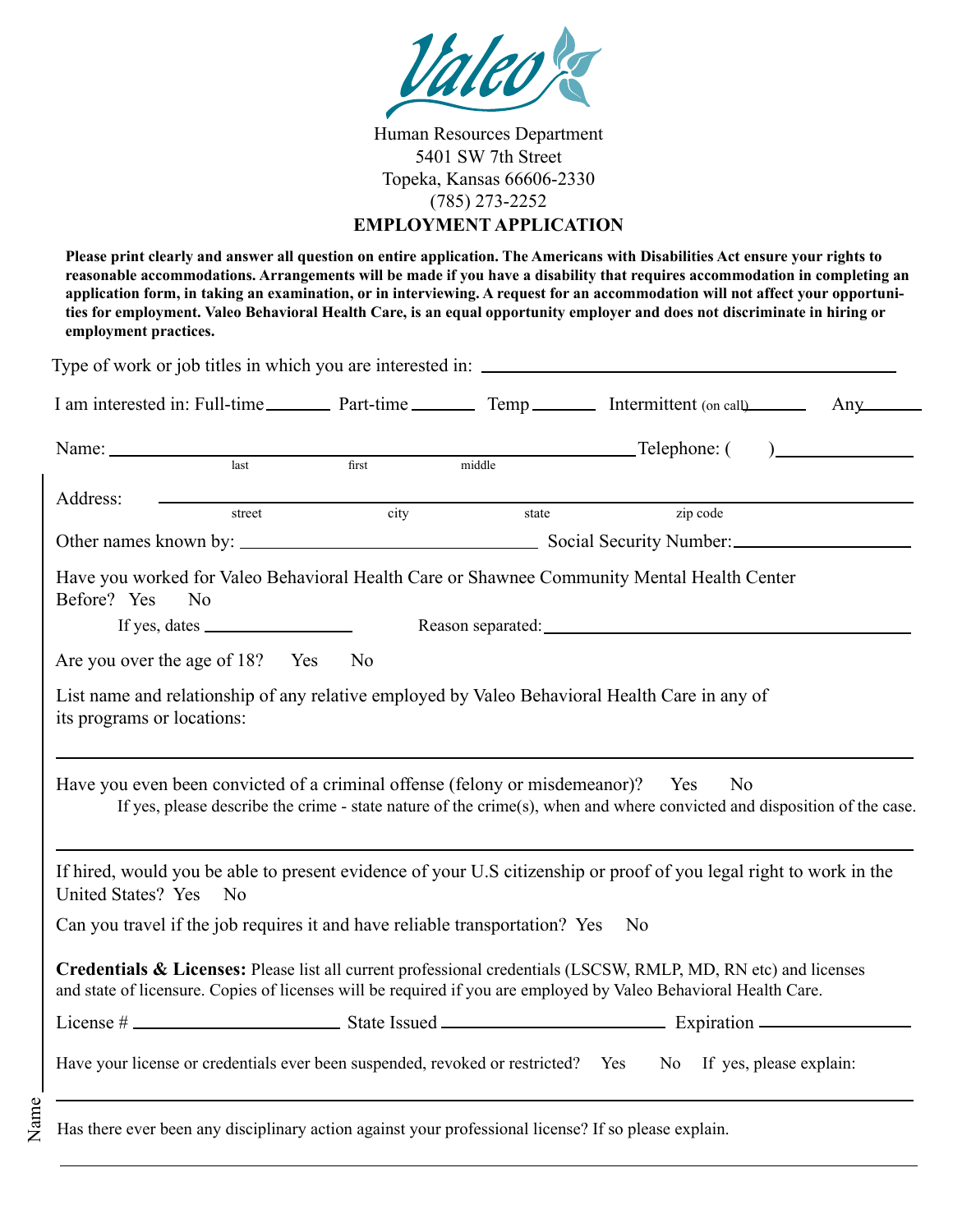## Valeo Behavioral Health Care Application

## Educational Background

| Schooling level                    | Name, City, State | Course of study & degree | Years completed                                      |
|------------------------------------|-------------------|--------------------------|------------------------------------------------------|
| High School / GED                  |                   |                          | 10 11 12<br>9<br>Graduate?<br>Yes No                 |
| College or University              |                   |                          | 2<br>3<br>$4+$<br>Graduate?<br>Yes No                |
| Graduate School                    |                   |                          | $1 \t2 \t3 \t4+$<br>Yes<br>Graduate?<br>No           |
| Business, Vocational,<br>Technical |                   |                          | $2 \t3 \t4+$<br>Graduate?<br>Yes<br>No               |
| Additional / other education       |                   |                          | $4+$<br>2<br>3<br>Graduate?<br>Yes<br>N <sub>0</sub> |

**Employment History**: List your work experience beginning with your most recent positions.

| Employment dates (Mo/Yr) _____________________through ___________________________                                                                                                                                              |  |  |
|--------------------------------------------------------------------------------------------------------------------------------------------------------------------------------------------------------------------------------|--|--|
|                                                                                                                                                                                                                                |  |  |
| Reason for leaving?<br><u>Example 2001</u>                                                                                                                                                                                     |  |  |
| Full-time __________ or Part-time _______( _______ hrs / wk) Final Monthly Salary: \$                                                                                                                                          |  |  |
| Describe your main duties:                                                                                                                                                                                                     |  |  |
|                                                                                                                                                                                                                                |  |  |
|                                                                                                                                                                                                                                |  |  |
|                                                                                                                                                                                                                                |  |  |
|                                                                                                                                                                                                                                |  |  |
|                                                                                                                                                                                                                                |  |  |
| Employment dates (Mo/Yr) _____________________through ___________________________                                                                                                                                              |  |  |
|                                                                                                                                                                                                                                |  |  |
| Reason for leaving?                                                                                                                                                                                                            |  |  |
| Full-time __________ or Part-time _______( _______ hrs / wk) Final Monthly Salary: \$                                                                                                                                          |  |  |
| Describe your main duties: Note that the same state of the state of the state of the state of the state of the state of the state of the state of the state of the state of the state of the state of the state of the state o |  |  |
|                                                                                                                                                                                                                                |  |  |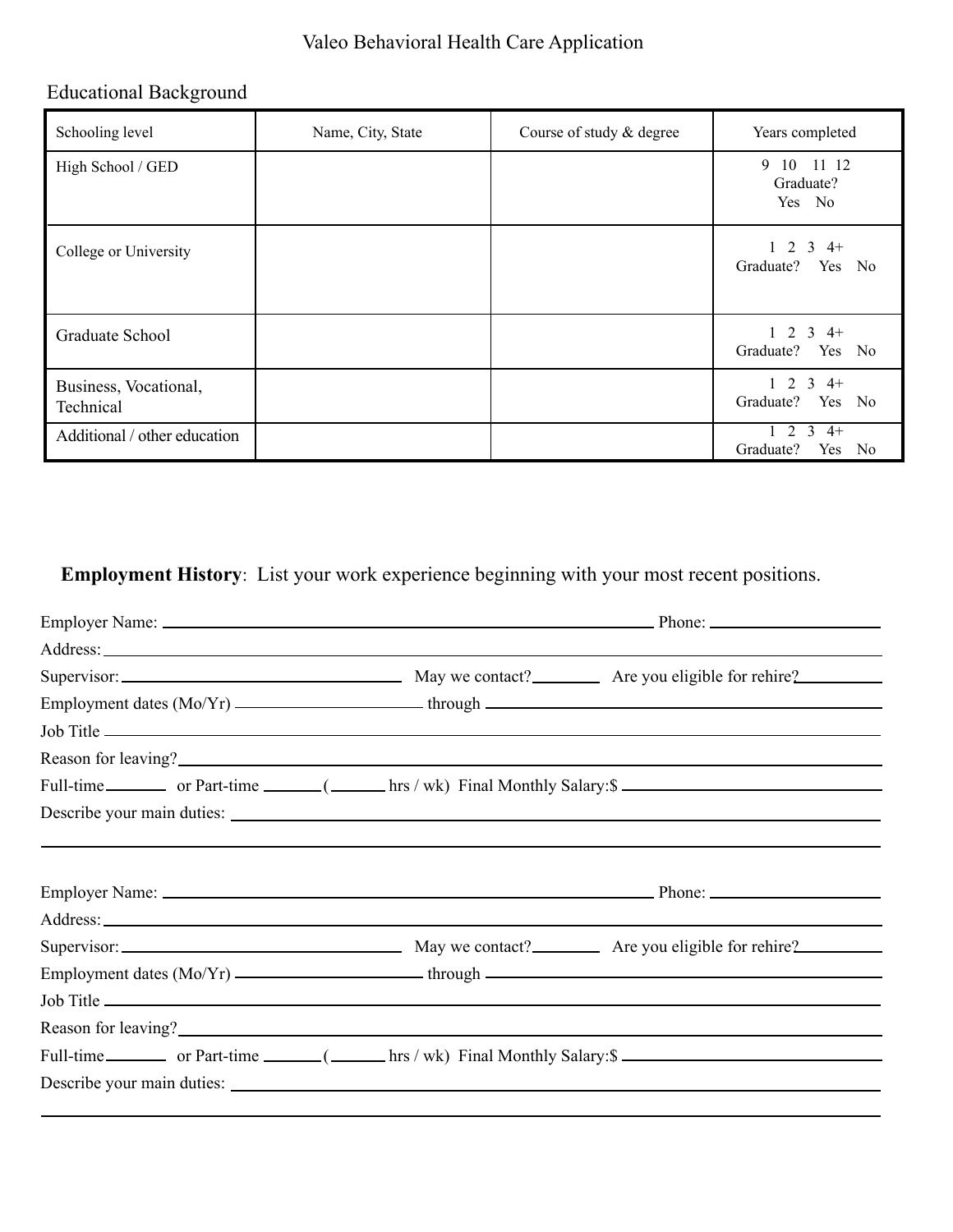Valeo Behavioral Health Care Application

| Address: Note and the second contract of the second contract of the second contract of the second contract of the second contract of the second contract of the second contract of the second contract of the second contract          |                                                                                                                                                                   |  |  |
|----------------------------------------------------------------------------------------------------------------------------------------------------------------------------------------------------------------------------------------|-------------------------------------------------------------------------------------------------------------------------------------------------------------------|--|--|
|                                                                                                                                                                                                                                        |                                                                                                                                                                   |  |  |
| Employment dates (Mo/Yr) _____________________through ___________________________                                                                                                                                                      |                                                                                                                                                                   |  |  |
|                                                                                                                                                                                                                                        |                                                                                                                                                                   |  |  |
| Reason for leaving?<br><u>Example 2001</u>                                                                                                                                                                                             |                                                                                                                                                                   |  |  |
| Full-time __________ or Part-time _______( _______ hrs / wk) Final Monthly Salary: \$                                                                                                                                                  |                                                                                                                                                                   |  |  |
| Describe your main duties:                                                                                                                                                                                                             |                                                                                                                                                                   |  |  |
|                                                                                                                                                                                                                                        |                                                                                                                                                                   |  |  |
|                                                                                                                                                                                                                                        |                                                                                                                                                                   |  |  |
| Address: Andreas Address: Address: Address: Address: Address: Address: Address: Address: Address: Address: Address: Address: Address: Address: Address: Address: Address: Address: Address: Address: Address: Address: Address         |                                                                                                                                                                   |  |  |
|                                                                                                                                                                                                                                        |                                                                                                                                                                   |  |  |
|                                                                                                                                                                                                                                        |                                                                                                                                                                   |  |  |
|                                                                                                                                                                                                                                        |                                                                                                                                                                   |  |  |
| Reason for leaving?<br><u>International contract of the set of the set of the set of the set of the set of the set of the set of the set of the set of the set of the set of the set of the set of the set of the set of the set o</u> |                                                                                                                                                                   |  |  |
| Full-time __________ or Part-time _______( _______ hrs / wk) Final Monthly Salary: \$                                                                                                                                                  |                                                                                                                                                                   |  |  |
| Describe your main duties:                                                                                                                                                                                                             |                                                                                                                                                                   |  |  |
|                                                                                                                                                                                                                                        |                                                                                                                                                                   |  |  |
|                                                                                                                                                                                                                                        |                                                                                                                                                                   |  |  |
| Address: Note that the contract of the contract of the contract of the contract of the contract of the contract of the contract of the contract of the contract of the contract of the contract of the contract of the contrac         |                                                                                                                                                                   |  |  |
|                                                                                                                                                                                                                                        |                                                                                                                                                                   |  |  |
|                                                                                                                                                                                                                                        |                                                                                                                                                                   |  |  |
|                                                                                                                                                                                                                                        |                                                                                                                                                                   |  |  |
| Reason for leaving?<br><u>example 2001</u><br>Full-time __________ or Part-time _______( _______ hrs / wk) Final Monthly Salary: \$                                                                                                    |                                                                                                                                                                   |  |  |
| Describe your main duties:                                                                                                                                                                                                             |                                                                                                                                                                   |  |  |
|                                                                                                                                                                                                                                        | ,我们也不能会在这里,我们的人们也不能会在这里,我们也不能会在这里,我们也不能会在这里,我们也不能会在这里,我们也不能会在这里,我们也不能会不能会不能会。<br>第2012章 我们的人们,我们的人们的人们,我们的人们的人们,我们的人们的人们的人们,我们的人们的人们的人们,我们的人们的人们,我们的人们的人们,我们的人们的人 |  |  |
|                                                                                                                                                                                                                                        |                                                                                                                                                                   |  |  |
| Address: Note that the contract of the contract of the contract of the contract of the contract of the contract of the contract of the contract of the contract of the contract of the contract of the contract of the contrac         |                                                                                                                                                                   |  |  |
|                                                                                                                                                                                                                                        |                                                                                                                                                                   |  |  |
|                                                                                                                                                                                                                                        |                                                                                                                                                                   |  |  |
|                                                                                                                                                                                                                                        |                                                                                                                                                                   |  |  |
| Reason for leaving?<br><u>International contract of the set of the set of the set of the set of the set of the set of the set of the set of the set of the set of the set of the set of the set of the set of the set of the set o</u> |                                                                                                                                                                   |  |  |
| Full-time __________ or Part-time _______( _______ hrs / wk) Final Monthly Salary: \$                                                                                                                                                  |                                                                                                                                                                   |  |  |
| Describe your main duties:                                                                                                                                                                                                             |                                                                                                                                                                   |  |  |